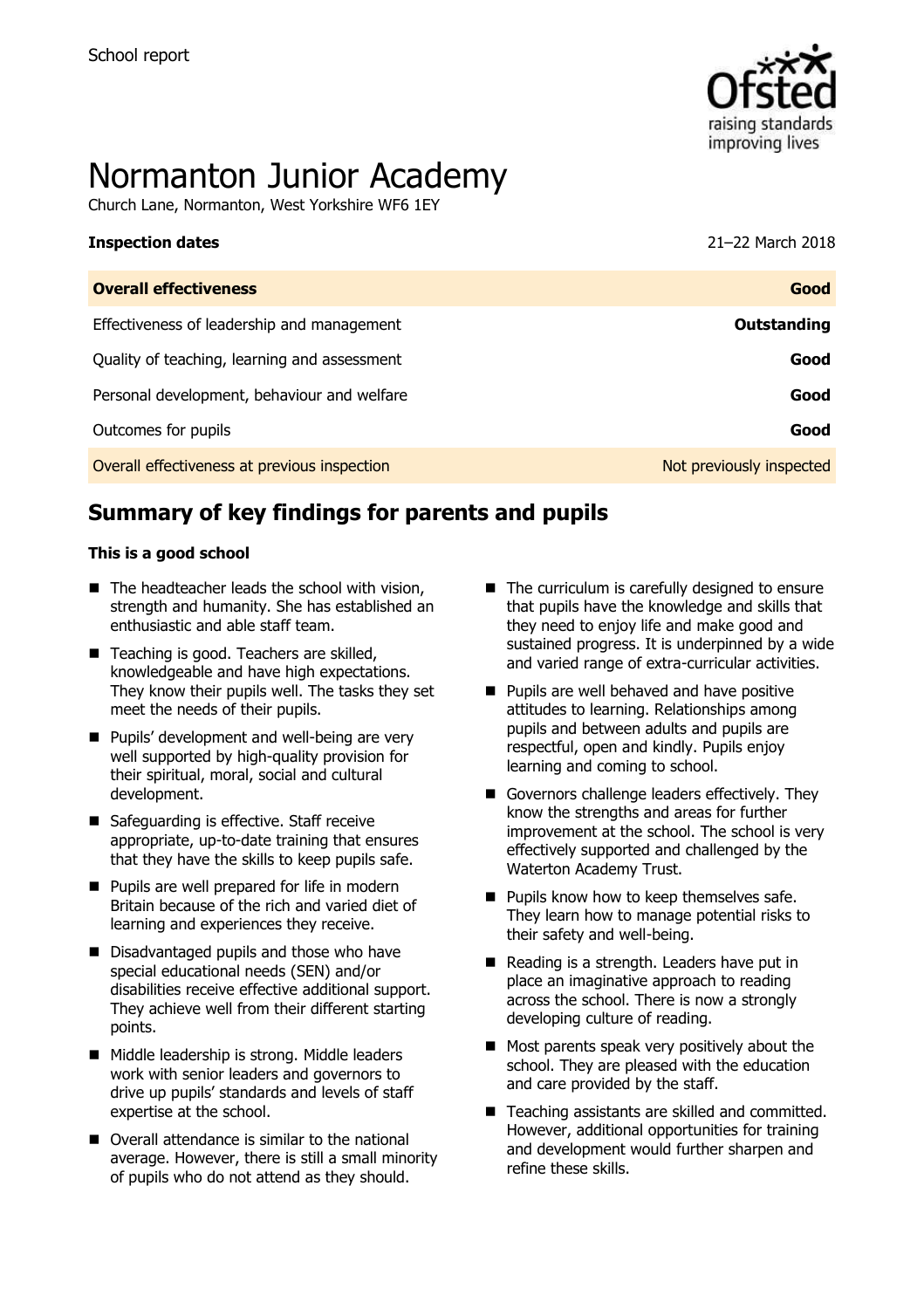

# **Full report**

### **What does the school need to do to improve further?**

- **Further improve the attendance of the small minority of pupils who are persistently** absent by working closely with their families to make sure that they attend school as regularly as other pupils nationally.
- Further develop the skills of teaching assistants, so that they take on fuller responsibility for planning and monitoring the effect of their work on the progress of pupils of all abilities.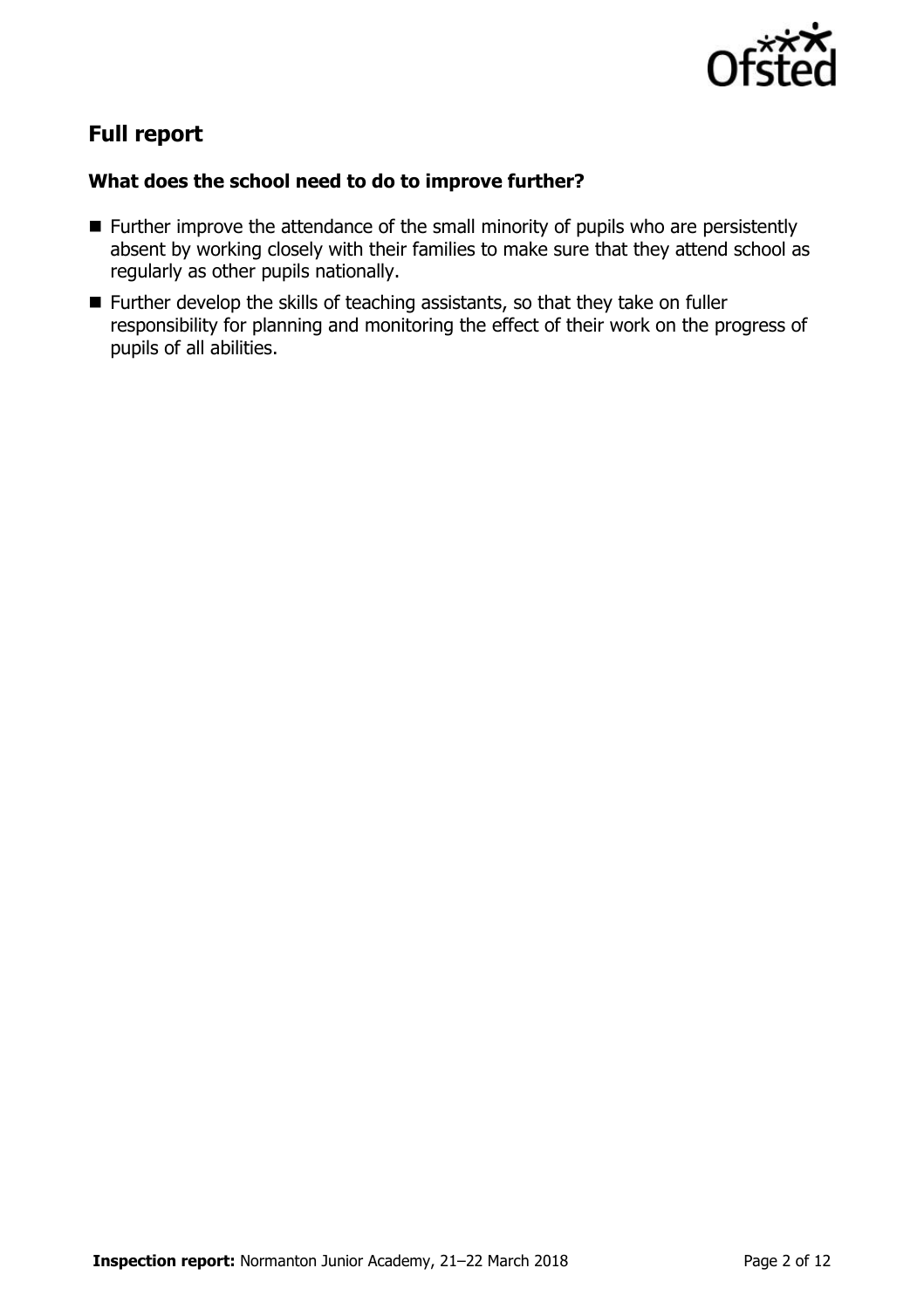

# **Inspection judgements**

#### **Effectiveness of leadership and management Constanding**

- $\blacksquare$  The headteacher has a clear and dynamic vision for the school. It is rooted in high expectations and leadership at every level. This vision is supported by rigorous and efficient systems for checking the school's effectiveness. Leaders know the needs of the pupils and the wider community very well. Their assessment of how well the school is doing and what it needs to do next to improve further are accurate. They are driven by the determination that all shall do well.
- The headteacher has designed a curriculum that focuses on what pupils need to know and experience to be successful and happy. Working with her team of staff, she has established a culture of learning and continuous improvement for all. This 'formal' curriculum is underpinned by a wide range of extra-curricular activities, open to all. These extra opportunities in, for example, sport, music and the arts, allow pupils to explore and extend their understanding of the world and develop a joy in learning. As a result, they are well prepared for life in modern Britain.
- The curriculum is interesting and knowledge-based. It gives pupils many opportunities to apply their developing knowledge and learning in a wide range of contexts. As well as core subjects such as English, mathematics and science, pupils have discrete French and music lessons each week. They also have a weekly outside learning session in the Oak school. Here, they learn both practical and team skills, and develop resilience.
- The headteacher is very well complemented by a deputy who is imaginative and meticulous in his approach. He gathers and uses information about the school's progress to inform next steps, so that the school's further improvement is rapid and secure.
- Leaders have developed accurate, externally checked, systems to check how well the school is doing. Information about pupils' progress is gathered very regularly. Staff use this information to focus teaching precisely on what pupils need to do and experience next to make good and better progress.
- Leaders have also put in place rigorous and humane systems to assess the quality of teaching and its effect on pupils' learning and well-being. Leaders use this information carefully to assess staff performance and help target support and training, so that the quality of teaching is constantly improving. Staff welcome this approach and the conversations it stimulates about teaching and learning. As a result, staff morale is high.
- Middle leadership is strong. Senior leaders have carefully and systematically supported middle leaders so that they, working together and with governors, play a vital role in improvements at the school. Middle leaders monitor the quality of teaching carefully and lead regular training for teachers and support staff.
- The physical education and sport premium is used well to provide professional development for staff and to extend opportunities for pupils. They can, for example, attend additional coaching sessions and enrichment activities. As a result, participation in competitive activity has increased, and pupils say that they enjoy the range of sports and other physical activities on offer.
- Additional funding for disadvantaged pupils is used effectively to provide targeted work and guidance. As a result, these pupils, generally, attend regularly and make good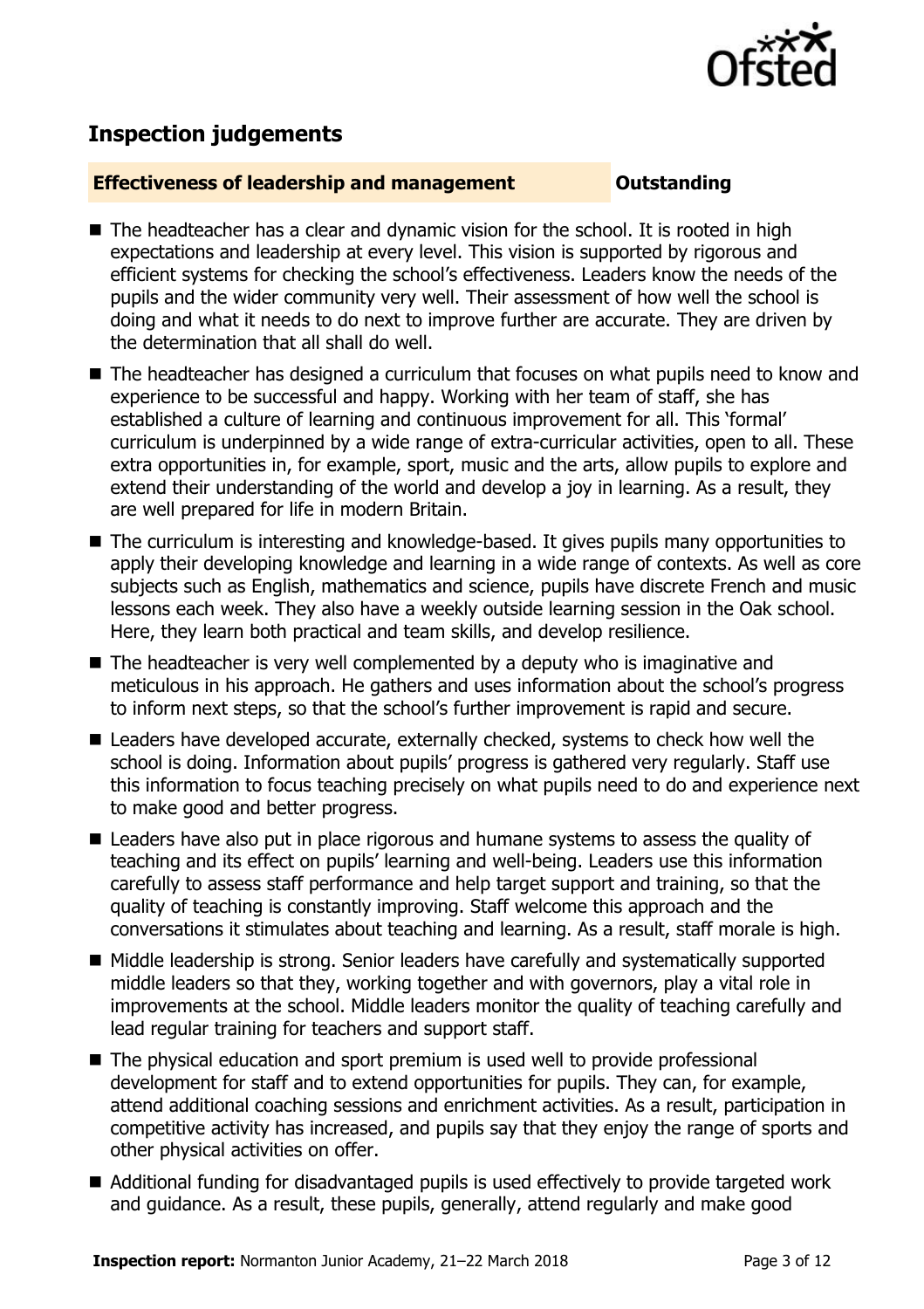

progress across the school. Differences in progress are quickly diminishing.

- The additional funding the school receives to support pupils who have SEN and/or disabilities is used effectively. The lead for this aspect of the school's work has been very effective in ensuring that carefully focused actions are put in place to meet these pupils' needs. She has also, through careful monitoring, assured the impact of these actions. As a result, these pupils make good progress from their starting points.
- Most parents speak very positively about the school and the service it offers their children. A significant number spoke positively about the school's leadership and the care and challenge their children receive. As one parent wrote: 'Perhaps the best indication of how good Normanton Junior Academy is, lies in the fact that the children love it; not because the building is nice or fancy, or the playground ultra-modern with play equipment, it's due to the superb staff doing a wonderful job.'

#### **Governance of the school**

- Governors share leaders' ambitions and high expectations. They know the strengths and areas for further improvement at the school, through the information provided by leaders and by their own diligent and active links with curriculum and other middle leaders. As a result, governors provide robust and focused challenge to school leaders about the progress of all groups of pupils from their starting points. The records of governors' meetings and planning are full, succinct and fit for purpose.
- With the effective support of the Waterton Academy Trust, governors ensure that performance management procedures are effective in securing improvements to teaching and learning.

### **Safeguarding**

- The arrangements for safeguarding are effective.
- Leaders maintain a culture in the school whereby staff show a clear understanding of their responsibilities and of the processes to keep pupils safe. As a result, staff promptly identify, and appropriately support, potentially vulnerable pupils. They also tenaciously engage with outside agencies to ensure that pupils get the support they need.
- **Procedures for checking the suitability of visitors and staff recruitment are secure.** Leaders check staff's suitability to work with children appropriately.
- $\blacksquare$  Pupils have many opportunities to learn how to stay safe, both through the subjects they study during class time and through assemblies. Pupils told inspectors that they regularly learn about how to stay safe online.
- $\blacksquare$  Those pupils who inspectors spoke with said that they have staff they can go to if they have any concerns. They are confident that adults would listen to their concerns and take prompt, appropriate and effective action.

#### **Quality of teaching, learning and assessment Good**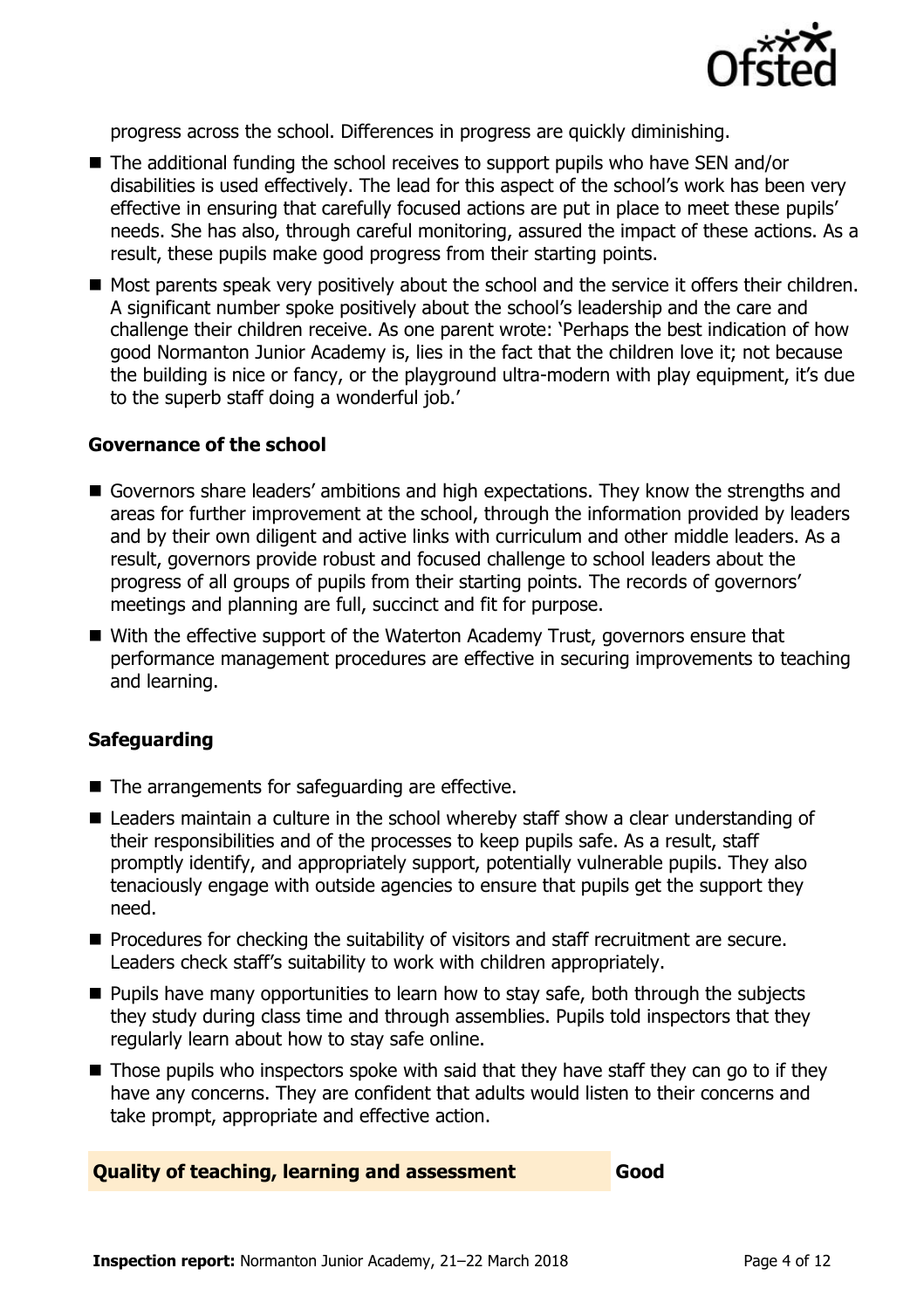

- Staff know their pupils well and have strong subject knowledge. They plan learning which builds on what pupils already know. They develop pupils' confidence, help them make connections, and reinforce their skills through careful, yet insistent, questioning. Detailed use of assessment ensures that learning is typically well matched to pupils' needs.
- Relationships across the school between pupils and adults are relaxed and respectful. As a result, the classroom environment for learning is effective, and pupils have very positive attitudes to learning. They want to do well and, because teachers' expectations are high, they generally do. The classrooms are attractive, uncluttered places to learn in. Pupils have ready access to materials, such as protractors and dictionaries, to support their learning.
- Staff provide feedback to pupils about their work that is in line with the school's policy. Pupils show real pride in the presentation and neatness of their work. They generally respond promptly to teachers' comments and advice, although inspectors did see some examples of pupils not responding to staff comments when they had been asked to do so.
- **Pupils' books and folders show them writing at length, in a range of ways, to suit their** subject and audience. The written work of most-able pupils is characterised by its detail, neatness and thoughtfulness. This is because teachers have high expectations and provide all pupils, including the most able, with challenging and interesting things to do and explore.
- $\blacksquare$  In mathematics, number and calculation skills are taught well across the school. This ensures that pupils are well placed to solve more complex problems and to reason mathematically. The pace of mathematics lessons is crisp. This is because teachers use imaginative and focused assessment to move pupils on appropriately to more complex and challenging work as soon as they are ready for it. Pupils report that they welcome and enjoy this.
- Reading is an aspect of the school's work that is developing very well. The wholeschool approach to reading, rooted in carefully chosen, high-quality class readers, has had a positive effect on pupils' confidence in, and love of, reading. Pupils read widely and with increasing appetite. Staff show high levels of skill as they encourage pupils, through deft questioning, to explore how writers create effects and moods in their shared class reader. Inspectors saw pupils move on in their own written work to use some of the writer's devices that they had explored.
- **Parents receive regular and detailed updates on how their children are doing at school.** As well as the regular written reports, staff are readily available if parents wish to talk about a particular issue. Parents said that they welcomed this aspect of the school's work.
- Teachers meet with their pupils to discuss their work, progress and well-being. These termly one-to-one mentoring sessions are welcomed by pupils because they feel engaged and part of their own learning and know, in detail, how they are doing. The insights that teachers gain from these meetings mean that they are even better able to focus their teaching on what individual pupils need. Careful records of these meetings are kept and shared between pupil and teacher.
- The weekly outdoor Oak sessions for all pupils are well taught. These lessons are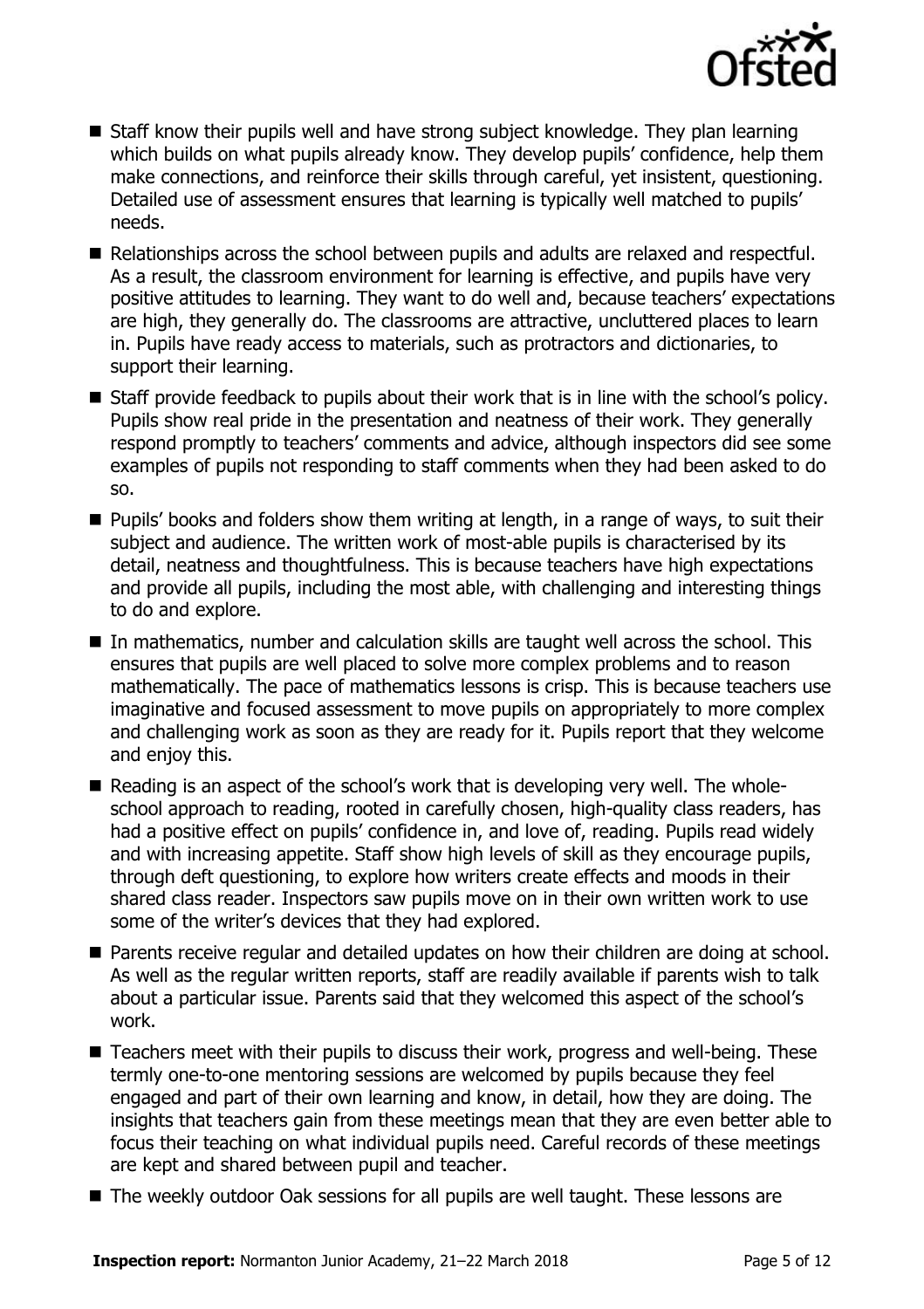

designed to encourage life and team-building skills. They are practical sessions that enable pupils to develop resilience and their abilities as leaders and problem solvers. An inspector saw a session where pupils, in teams, learned how to safely light a fire outdoors and then use it to prepare a cup of hot chocolate. Pupils' delight and pride in their success was palpable!

- Additional adults are generally well deployed. They have a positive impact on learning because they support pupils effectively, and help to remove barriers to their learning by keeping them on track and focused on the task in hand. However, detailed records of the effect of the work undertaken by teaching assistants are not routinely kept. This means that opportunities can be lost to identify precisely what aspects of their support work well.
- Although the presentation of pupils' work is, overall, of a good quality, some work in books is marred by poor handwriting. This is particularly the case where pupils' grip of their pen or pencil is insecure and, as a result, letter formations are shaky.

#### **Personal development, behaviour and welfare Good**

#### **Personal development and welfare**

- The school's work to promote pupils' personal development and welfare is outstanding.
- **Pupils are polite, confident and aware of the needs of others. They relate well to each** other and to staff. They spoke with real pleasure about how much they enjoy school and how well the staff care for them. They know that staff at the school would be there for them if they ever had a problem.
- **Pupils develop high levels of empathy as a result of the detailed and imaginative way the** school promotes pupils' spiritual, moral, social and cultural education. For example, they showed great maturity in their understanding of the implications of Down's syndrome, which was a focus of a community event that took place during a morning of the inspection. They told inspectors that events like this help them understand what it is like to be somebody else and that this understanding reduces prejudice and discrimination.
- $\blacksquare$  Pupils wear their uniforms with pride. They care for their school. There are many attractive and informative displays both in and out of the classroom that help pupils understand and celebrate their place in the school, the community and the wider world. There is no litter.
- The school engages very effectively with pupils' homes and families. There are strong links with home. The vast majority of parents, when asked, said that they were very satisfied with the service that the school offers families and the wider community. They commented positively about the regular reports they receive about their children's progress and well-being.
- Because of the school's detailed and imaginative work, pupils have a very good understanding of the forms that bullying can take and what to do to combat it if it were to occur. Pupils say that they feel safe and are safe because of the school's actions.
- **Pupils show a mature attitude towards the different forms that family relationships can** take.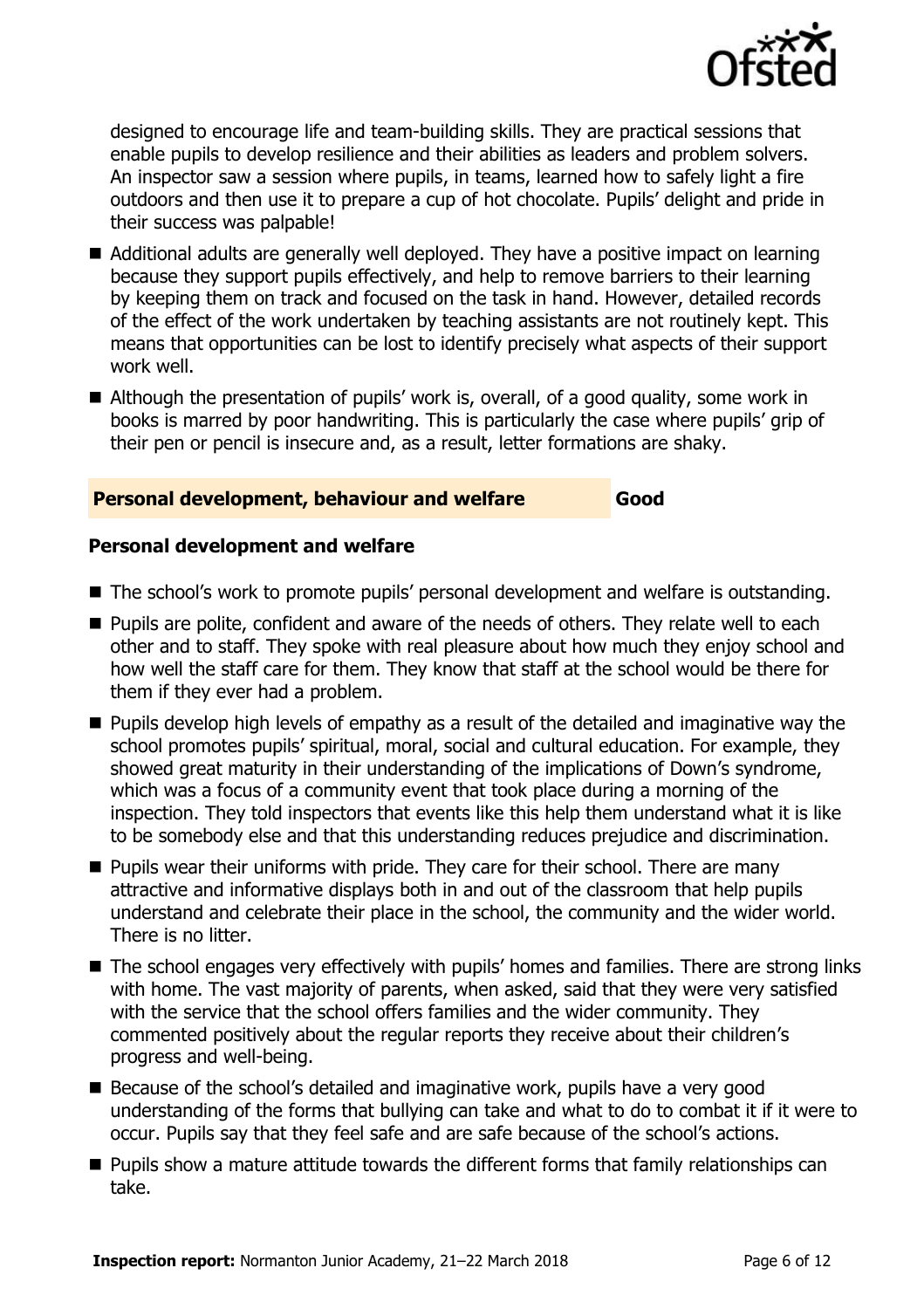

■ The school actively promotes a healthy lifestyle. Meal choices are healthy. Pupils know what constitutes a healthy diet. The Oak school outside learning area is a regular feature of every pupil's learning. Pupils are regularly active during the school day. There are activity sessions in classrooms between learning sessions, and every pupil undertakes a one kilometre jog each day. Pupils report that they enjoy this aspect of school.

#### **Behaviour**

- The behaviour of pupils is good.
- All staff have high expectations of pupils' behaviour. Pupils told inspectors that behaviour was good. They reported that the school's systems to support and reward positive behaviour work well and make a positive difference. As a result, disruption to learning is rare and, when it does occur, it is dealt with swiftly and consistently.
- The school's own records of behaviour are detailed. Leaders regularly analyse these records carefully to help them discern patterns of behaviour, so that any poorer behaviour can be tackled before it occurs.
- As a result of leaders' efforts, overall attendance is improving and is now in line with the national average. The attendance of the small minority of pupils who are persistently absent is also improving. However, it is still too high. Records show that the school's work to improve rates of attendance is effective. Pupils are very clear about why it is important to attend school regularly.
- **Pupils are generally very interested in what they do at school. They enjoy learning and** finding out. They have responded very favourably to the school's recent focus on reading. Pupils generally use their initiative and respond favourably when staff encourage them to do so.

#### **Outcomes for pupils Good Good**

- **Inspection evidence shows that, throughout each year group and across the majority** of subjects, pupils make sustained and, often, substantial progress from their starting points. This is because they are taught effectively and are eager to learn.
- Evidence gathered through the scrutiny of a large number of pupils' books, spanning a wide range of subjects, shows good and sustained progress across the school. The school's own detailed, moderated and checked assessment information indicates that, in Years 5 and 6, pupils make particularly good progress. Inspection evidence supports this view.
- The well-designed curriculum ensures that pupils make good and sustained progress. This is because they are given tasks that challenge and interest them.
- As a result of good teaching, most-able pupils make very good progress. They are given many opportunities to extend and deepen their knowledge and understanding through open-ended activities and writing at length.
- **Pupils who have SEN and/or disabilities make good progress as a result of the staff's** very detailed knowledge of their needs, and teaching which breaks down tasks into manageable steps. The leader for this area of the school's work has also identified key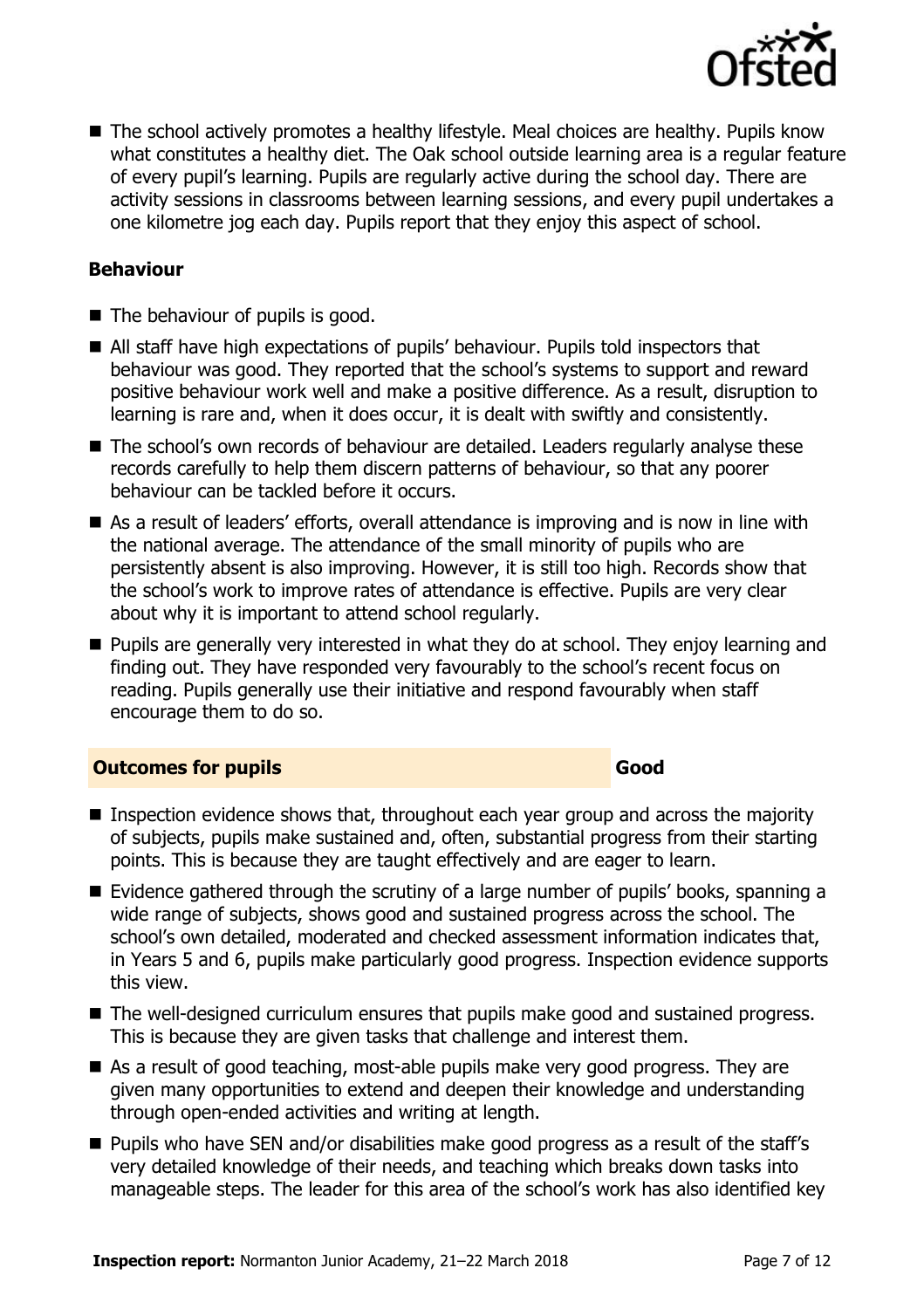

areas for next steps in further improving the provision for these pupils. Links with parents and families are strong and also help ensure good progress.

- Across the school, disadvantaged pupils make good progress from their starting points in all subjects. This is because, as a result of leaders' actions, all staff are fully aware of the needs of, and barriers to learning for, the disadvantaged pupils in their care, and teaching is more focused on supporting them. The one-to-one mentoring sessions for these pupils with their class teachers are particularly effective in accelerating their progress.
- Reading is a strength of the school. In particular, the peer mentoring that takes place regularly between pupils in Year 6 has a very positive impact on pupils' progress. During these sessions the mentor, who is a stronger reader, reads while the mentee, who is a less strong reader, listens. The roles are then reversed. While the mentee reads, the mentor designs questions based on the other's reading for follow-up discussion. These sessions are very effective and develop both pupils' skills and facilities with reading, and their familiarity with the requirements of the end of key stage national tests. The school's own detailed assessment of the effect of this, and similar activities to support the development of reading, shows a very positive effect. This is borne out by inspection evidence.
- **Pupils are very well prepared for the next steps in their learning. Year 6 pupils show an** eagerness and a real engagement with and pleasure in knowledge. They are confident and aware of the needs of others.
- Overall, leaders have significantly improved pupils' outcomes across the school in a wide range of subjects, through a carefully designed and well-taught curriculum and rigorous assessment practices that inform next steps to success.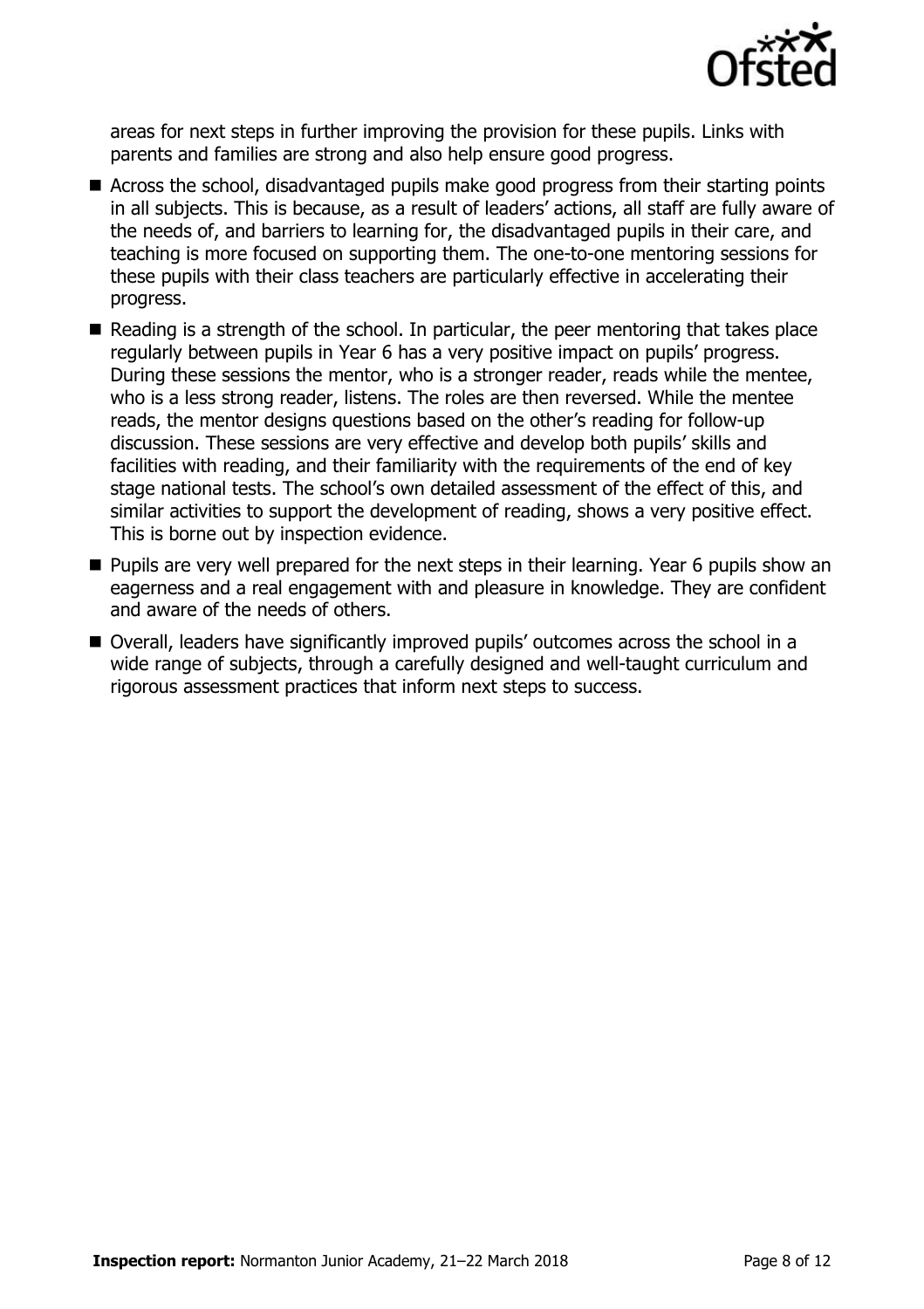

# **School details**

| Unique reference number | 141878    |
|-------------------------|-----------|
| Local authority         | Wakefield |
| Inspection number       | 10044120  |

This inspection of the school was carried out under section 5 of the Education Act 2005.

| Type of school                      | <b>Junior</b>                       |
|-------------------------------------|-------------------------------------|
| School category                     | Academy sponsor-led                 |
| Age range of pupils                 | 7 to 11                             |
| Gender of pupils                    | Mixed                               |
| Number of pupils on the school roll | 321                                 |
| Appropriate authority               | Board of trustees                   |
| Chair                               | Martin Beedle                       |
| <b>Headteacher</b>                  | <b>Trudie Southward</b>             |
| Telephone number                    | 01924 891546                        |
| Website                             | www.normanton-jun.wakefield.sch.uk/ |
| <b>Email address</b>                | office@normantonjunior.co.uk        |
| Date of previous inspection         | Not previously inspected            |

### **Information about this school**

- Normanton Junior Academy is one of 10 schools in the Waterton Academy Trust. It is larger than the average-sized primary school.
- Most pupils are White British. Very few speak English as an additional language.
- The proportion of disadvantaged pupils eligible for the pupil premium is slightly above the national average.
- $\blacksquare$  The proportion of pupils who have SEN and/or disabilities is above the national average.
- The school has an out of school club that offers before- and after-school sessions.
- The school meets the government's current floor standards, which set the minimum expectations for pupils' attainment and progress by the end of Year 6.
- Normanton Junior School joined the Waterton Academy Trust in August 2015, and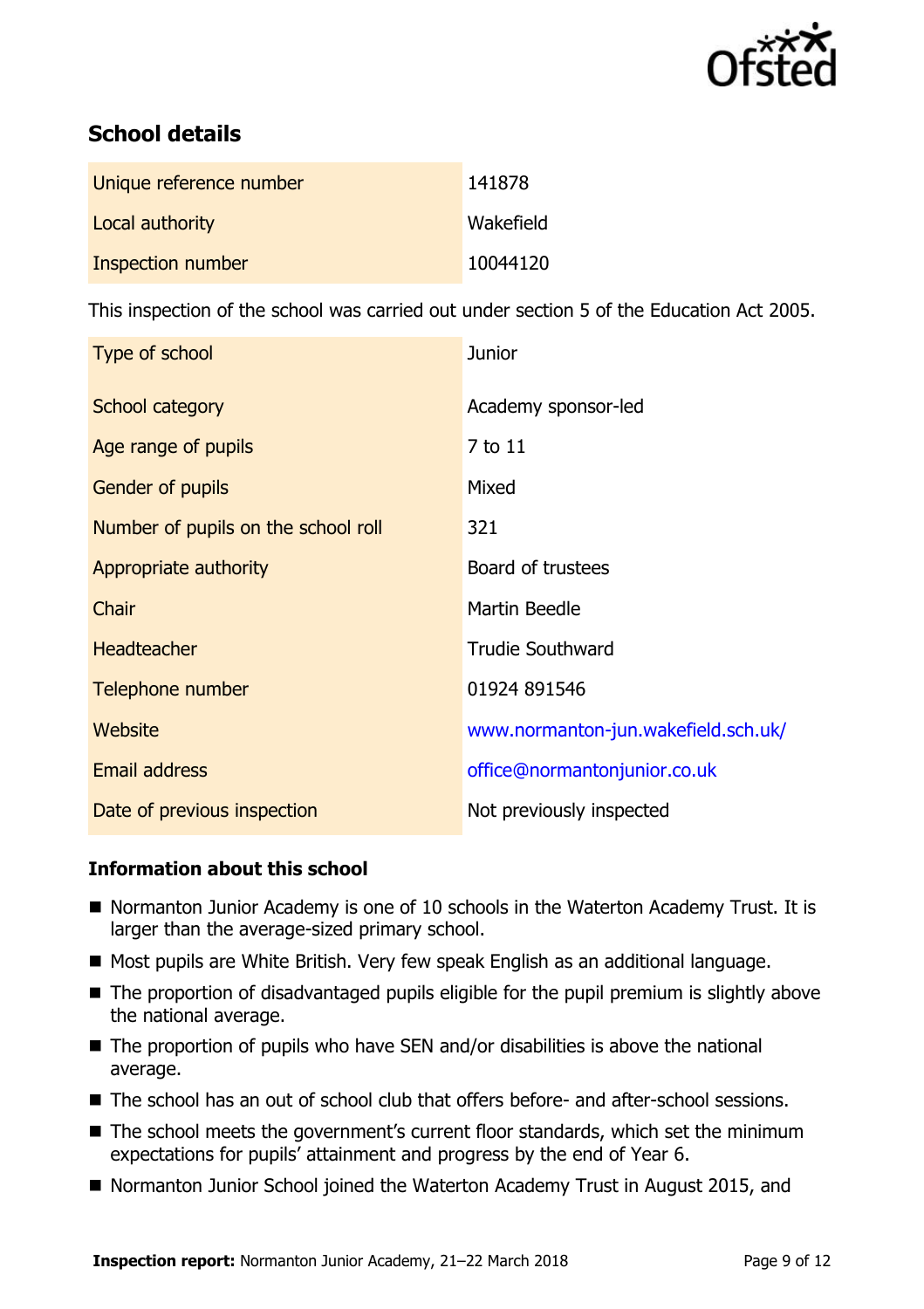

became Normanton Junior Academy.

Responsibility for the school rests with the board of trustees. The structure of the trust's governance and management can be found on the school's website.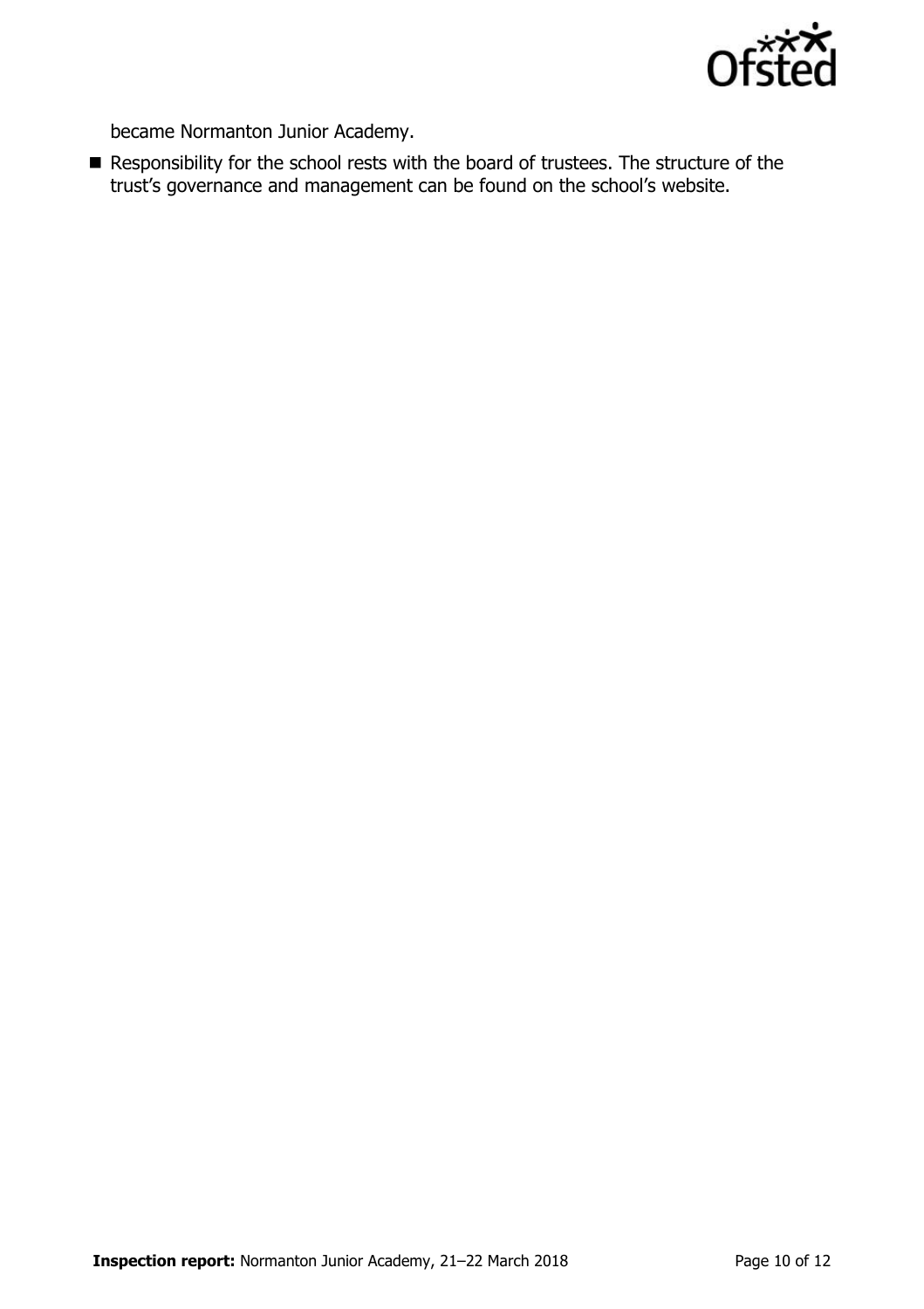

# **Information about this inspection**

- During the morning of the first day of the inspection, the school ran an event with a focus on inclusion to mark `World Down's Syndrome Day' for parents and the local community. Over 100 parents, carers and friends of the school took part in a range of activities around the school, across the whole morning.
- Inspectors observed learning in all classes across the school. Some lessons were jointly observed with the headteacher and deputy headteacher. Inspectors listened to pupils read and talked with them about their experience of reading both in and out of school.
- **Inspectors held meetings with the headteacher, other senior leaders, middle leaders** and members of the governing body, including the chair. The lead inspector met with the chief executive officer and other officers of the Waterton Academy Trust. Inspectors reviewed a range of the school's documentation, including that related to safeguarding, achievement, attendance and behaviour.
- Inspectors observed pupils' behaviour and conduct at breaks and lunchtimes.
- Inspectors scrutinised a wide sample of pupils' work from all year groups and a range of subjects.
- Inspectors took into account the 26 responses to a survey of staff, the 49 responses to a survey of pupils' views and the 76 online responses from parents to Ofsted's questionnaire, Parent View. Inspectors also spoke with parents and carers at the start and end of the school day to seek their opinions of the school's work and care for their children. The lead inspector also reviewed responses from 47 parents via the free-text facility.
- Throughout the two days of the inspection, inspectors spoke with pupils, both formally and informally, about their learning, safety and well-being.

#### **Inspection team**

| Mark Evans, lead inspector | Her Majesty's Inspector |
|----------------------------|-------------------------|
| <b>Lesley Bowyer</b>       | Ofsted Inspector        |
| <b>Susan Twaits</b>        | <b>Ofsted Inspector</b> |